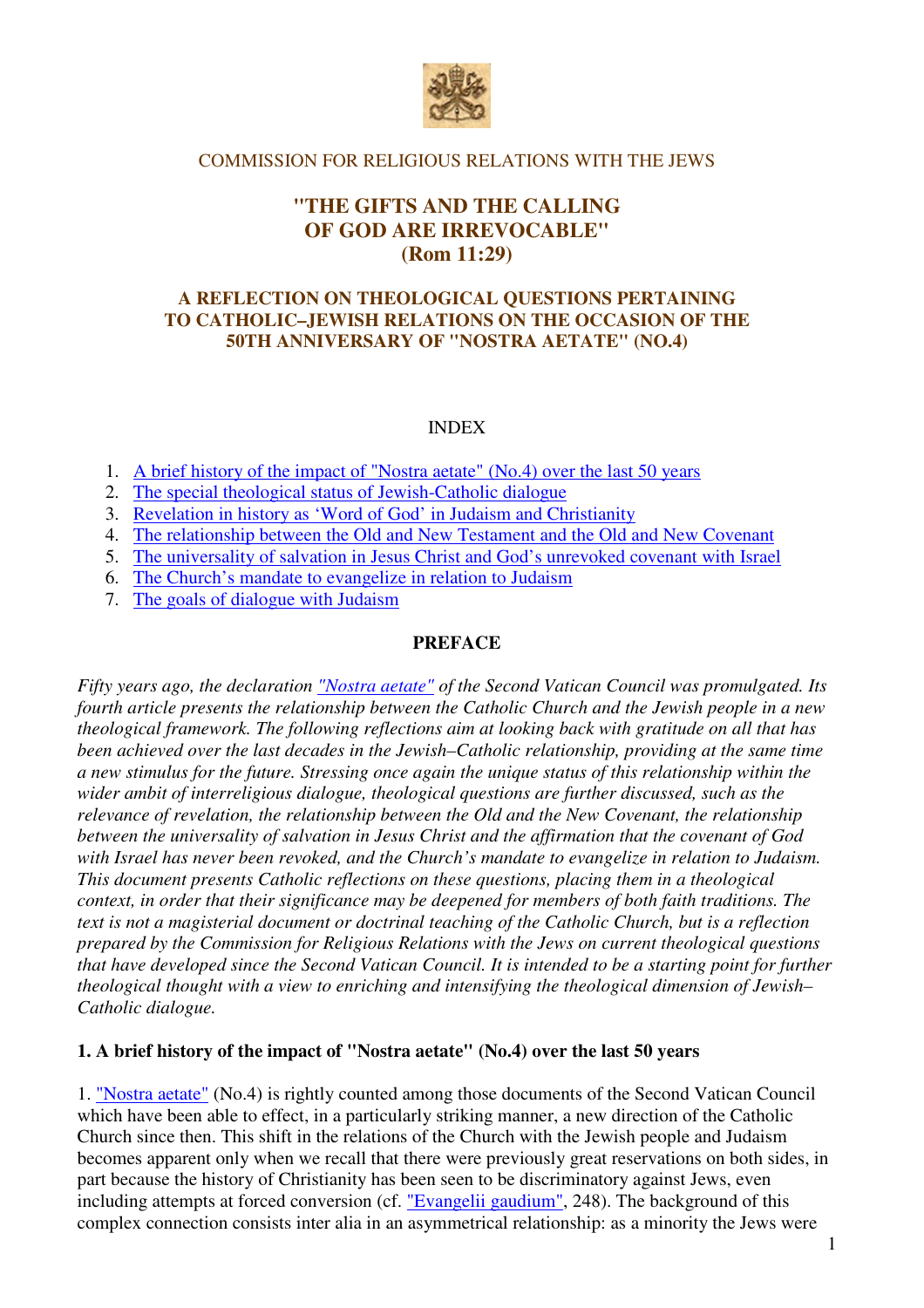often confronted by and dependent upon a Christian majority. The dark and terrible shadow of the Shoah over Europe during the Nazi period led the Church to reflect anew on her bond with the Jewish people.

2. The fundamental esteem for Judaism expressed in "Nostra aetate" (No.4) however has enabled communities that once faced one another with scepticism to become – step by step over the years – reliable partners and even good friends, capable of weathering crises together and negotiating conflicts positively. Therefore, the fourth article of "Nostra aetate" is recognised as the solid foundation for improving the relationship between Catholics and Jews.

3. For the practical implementation of "Nostra aetate" (No.4), Blessed Pope Paul VI on 22 October 1974 established the Commission for Religious Relations with the Jews which, although organisationally attached to the Pontifical Council for Promoting Christian Unity, is operationally independent and entrusted with the task of accompanying and fostering religious dialogue with Judaism. From a theological perspective it also makes good sense to link this Commission with the Council for Promoting Christian Unity, since the separation between Synagogue and Church may be viewed as the first and most far-reaching breach among the chosen people.

4. Within a year of its foundation, the Holy See's Commission published its first official document on 1 December 1974, with the title "Guidelines and Suggestions for Implementing the Conciliar Declaration Nostra aetate (No.4)". The crucial and new concern of this document consists in becoming acquainted with Judaism as it defines itself, giving expression to the high esteem in which Christianity holds Judaism and stressing the great significance for the Catholic Church of dialogue with the Jews, as stated in the words of the document: "On the practical level in particular, Christians must therefore strive to acquire a better knowledge of the basic components of the religious tradition of Judaism: they must strive to learn by what essential traits the Jews define themselves in the light of their own religious experience" (Preamble). On the basis of the Church's witness of faith in Jesus Christ, the document reflects upon the specific nature of the Church's dialogue with Judaism. Reference is made in the text to the roots of Christian liturgy in its Jewish matrix, new possibilities are outlined for rapprochement in the spheres of teaching, education and training, and finally suggestions are made for joint social action.

5. Eleven years later on 24 June 1985, the Holy See's Commission issued a second document entitled "Notes on the correct way to present the Jews and Judaism in preaching and catechesis in the Roman Catholic Church". This document has a stronger theological-exegetical orientation insofar as it reflects on the relationship of the Old and New Testaments, delineates the Jewish roots of the Christian faith, explicates the manner in which 'the Jews' are represented in the New Testament, points out commonalities in liturgy, above all in the great festivals of the church year, and briefly focuses on the relationship of Judaism and Christianity in history. With regard to the "land of the forefathers" the document emphasizes: "Christians are invited to understand this religious attachment which finds its roots in Biblical tradition, without however making their own any particular religious interpretation of this relationship. … The existence of the State of Israel and its political options should be envisaged not in a perspective which is in itself religious, but in their reference to the common principles of international law." The permanence of Israel is however to be perceived as an "historic fact and a sign to be interpreted within God's design" (VI, 1).

6. A third document of the Commission for Religious Relations with the Jews was presented to the public on 16 March 1998. It deals with the Shoah under the title "We remember. A reflection on the Shoah". This text delivers the harsh but accurate judgement that the balance of the 2000–year relationship between Jews and Christians is regrettably negative. It recalls the attitude of Christians towards the anti-Semitism of the National Socialists and focuses on the duty of Christians to remember the human catastrophe of the Shoah. In a letter at the beginning of this declaration Saint Pope John Paul II expresses his hope that this document will truly "help to heal the wounds of past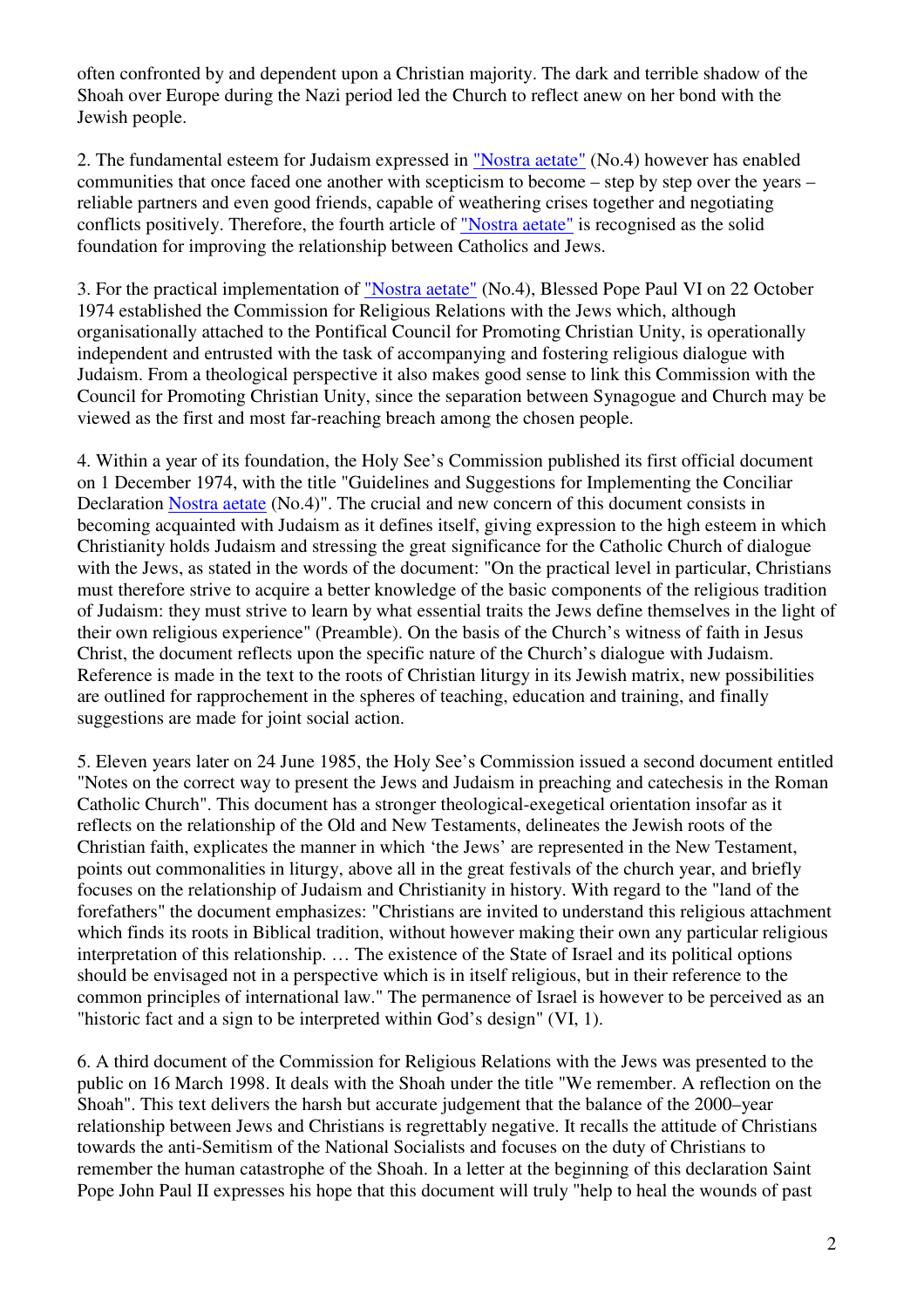misunderstandings and injustices. May it enable memory to play its necessary part in the process of shaping a future in which the unspeakable iniquity of the *Shoah* will never again be possible."

7. In the series of documents issued by the Holy See, reference must be made to the text published by the Pontifical Biblical Commission on 24 May 2001, which deals explicitly with Jewish-Catholic dialogue: "The Jewish People and their Sacred Scriptures in the Christian Bible". This represents the most significant exegetical and theological document of the Jewish-Catholic dialogue and is a treasure-trove of common issues which have their basis in the Scriptures of Judaism and Christianity. The Sacred Scriptures of the Jewish people are considered a "fundamental component of the Christian Bible", the fundamental themes of the Holy Scripture of the Jewish people and their adoption into the faith in Christ are discussed, and the manner in which Jews are represented in the New Testament is illustrated in detail.

8. Texts and documents, as important as they are, cannot replace personal encounters and face–to– face dialogues. While under Blessed Pope Paul VI the first steps in Jewish–Catholic dialogue were undertaken, Saint Pope John Paul II succeeded in fostering and deepening this dialogue through compelling gestures towards the Jewish people. He was the first pope to visit the former concentration camp of Auschwitz-Birkenau to pray for the victims of the Shoah, and he visited the Roman Synagogue to express his solidarity with the Jewish community. In the context of an historical pilgrimage to the Holy Land, he was also a guest of the state of Israel where he participated in interreligious encounters, paid a visit to both Chief Rabbis and prayed at the Western Wall. Again and again he met with Jewish groups, whether in the Vatican or during his numerous apostolic journeys. So too Benedict XVI, even before his election to the papacy, engaged in Jewish-Catholic dialogue by offering in a series of lectures important theological reflections on the relationship between the Old and the New Covenant, and the Synagogue and the Church. Following his election and in the footsteps of Saint Pope John Paul II he fostered this dialogue in his own way by reinforcing the same gestures and giving expression to his esteem for Judaism through the power of his words. As Archbishop of Buenos Aires, Cardinal Jorge Mario Bergoglio was greatly committed to fostering Jewish-Catholic dialogue and had many friends among the Jews of Argentina. Now as Pope he continues, at the international level, to intensify dialogue with Judaism through many friendly encounters. One of his first such encounters was in May 2014 in Israel, where he met with the two Chief Rabbis, visited the Western Wall, and prayed for the victims of the Shoah in Yad Vashem.

9. Even before the establishment of the Holy See's Commission, there were contacts and links with various Jewish organisations through the then Secretariat for Promoting Christian Unity. Since Judaism is multi-facetted and not constituted as an organisational unity, the Catholic Church was faced with the challenge of determining with whom to engage, because it was not possible to conduct individual and independent bilateral dialogues with all Jewish groupings and organisations which had declared their readiness to dialogue. To resolve this problem the Jewish organisations took up the suggestion of the Catholic Church to establish a single organisation for this dialogue. The International Jewish Committee on Interreligious Consultations (IJCIC) is the official Jewish representative to the Holy See's Commission for Religious Relations with the Jews.

10. The IJCIC began its work in 1970, and a year later the first joint conference was organized in Paris. The conferences which have been conducted regularly since are the responsibility of the entity known as the International Catholic-Jewish Liaison Committee (ILC), and they shape the collaboration between the IJCIC and the Holy See's Commission. In February 2011, once more in Paris, the ILC was able to look back with gratitude on 40 years of institutional dialogue. Much has developed over the past 40 years; the former confrontation has turned into successful cooperation, the previous potential for conflict has become positive conflict management, and the past co–existence marked by tension has been replaced by resilient and fruitful mutuality. The bonds of friendship forged in the meantime have proved to be stable, so that it has become possible to address even controversial subjects together without the danger of permanent damage being done to the dialogue.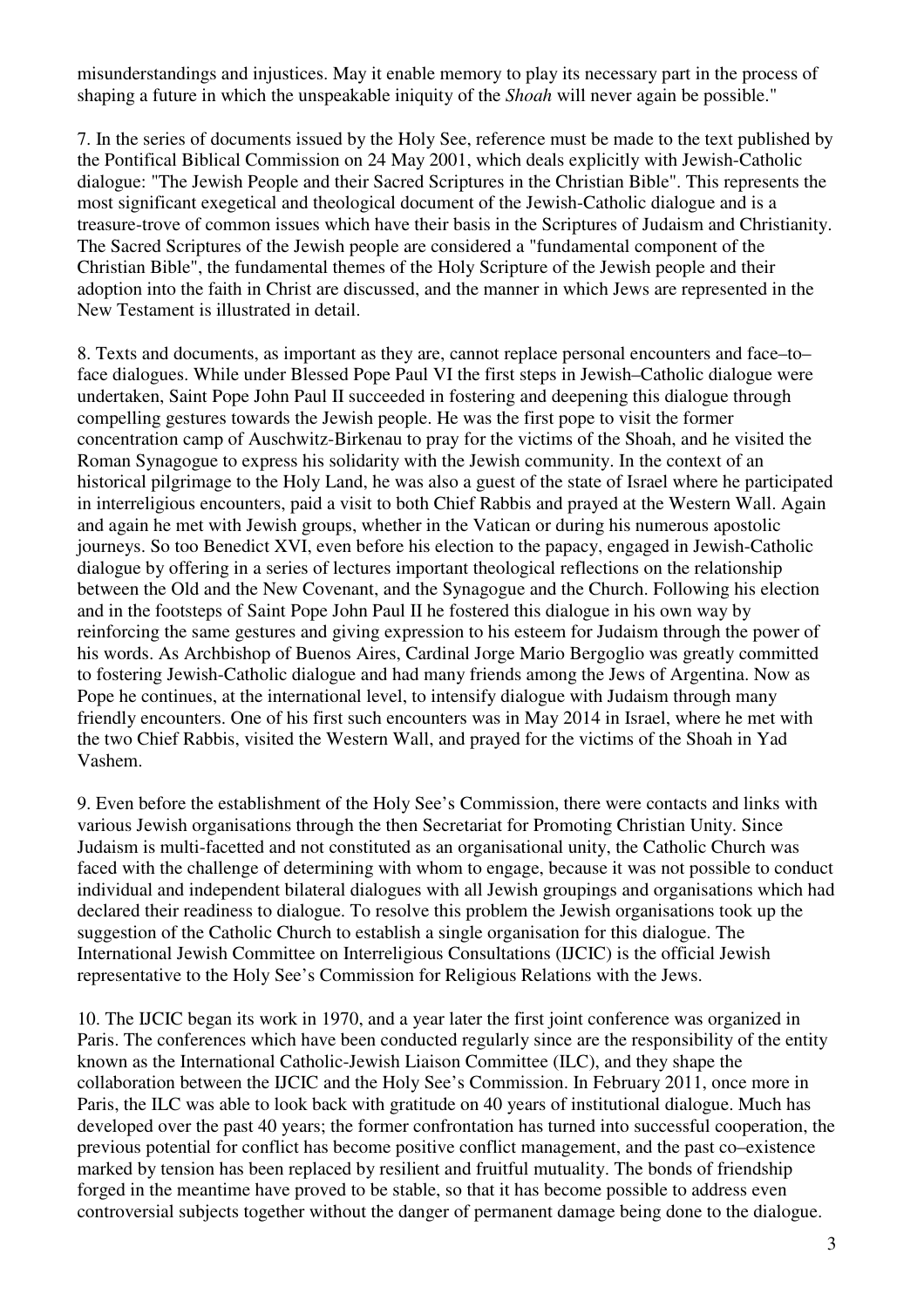This was all the more necessary because over the past decades the dialogue had not always been free of tensions. In general, however, one can observe with appreciation that in Jewish-Catholic dialogue since the new millennium above all, intensive efforts have been made to deal openly and positively with any arising differences of opinion and conflicts, in such a way that mutual relations have become stronger.

11. Beside the dialogue with the IJCIC we should also mention the institutional conversation with the Chief Rabbinate of Israel, which is clearly to be seen as a fruit of the encounter of Saint Pope John Paul II with both Chief Rabbis in Jerusalem during his visit to Israel in March 2000. The first meeting was organised in June 2002 in Jerusalem, and since then such meetings have been conducted annually, taking place in Rome and Jerusalem alternately. The two delegations are relatively small so that a very personal and intensive discussion on various subjects is possible, such as on the sanctity of life, the status of the family, the significance of the Sacred Scriptures for life in society, religious freedom, the ethical foundations of human behaviour, the ecological challenge, the relationship of secular and religious authority and the essential qualities of religious leadership in secular society. The fact that the Catholic representatives taking part in the meetings are bishops and priests and the Jewish representatives almost exclusively rabbis permits individual topics to be examined from a religious perspective as well. The dialogue with the Chief Rabbinate of Israel has to that extent enabled more open relations between Orthodox Judaism and the Catholic Church at a global level. After each meeting a joint declaration is published which in each instance has testified to the richness of the common spiritual heritage of Judaism and Christianity and to what valuable treasures are still to be unearthed. In reviewing over more than ten years of dialogue we can gratefully affirm that a strong friendship has resulted which represents a firm foundation for the future.

12. The efforts of the Holy See's Commission for Religious Relations with the Jews cannot of course be restricted to these two institutional dialogues. The Commission aims in fact at being open to all streams within Judaism and at maintaining contact with all Jewish groupings and organisations that wish to establish links with the Holy See. The Jewish side shows a particular interest in audiences with the Pope, which are in every instance prepared by the Commission. Besides direct contacts with Judaism the Holy See's Commission also strives to provide opportunities within the Catholic Church for dialogue with Judaism and to work together with individual Bishops' Conferences to support them locally in promoting Jewish-Catholic dialogue. The introduction of the 'Day of Judaism' in some European countries is a good example of this.

13. Over the past decades both the 'dialogue ad extra' and the 'dialogue ad intra' have led with increasing clarity to the awareness that Christians and Jews are irrevocably inter-dependent, and that the dialogue between the two is not a matter of choice but of duty as far as theology is concerned. Jews and Christians can enrich one another in mutual friendship. Without her Jewish roots the Church would be in danger of losing its soteriological anchoring in salvation history and would slide into an ultimately unhistorical Gnosis. Pope Francis states that "while it is true that certain Christian beliefs are unacceptable to Judaism, and that the Church cannot refrain from proclaiming Jesus as Lord and Messiah, there exists as well a rich complementarity which allows us to read the texts of the Hebrew Scriptures together and to help one another to mine the riches of God's word. We can also share many ethical convictions and a common concern for justice and the development of peoples" ("Evangelii gaudium", 249).

#### **2. The special theological status of Jewish-Catholic dialogue**

14. The dialogue with Judaism is for Christians something quite special, since Christianity possesses Jewish roots which determine relations between the two in a unique way (cf. "Evangelii gaudium", 247). In spite of the historical breach and the painful conflicts arising from it, the Church remains conscious of its enduring continuity with Israel. Judaism is not to be considered simply as another religion; the Jews are instead our "elder brothers" (Saint Pope John Paul II), our "fathers in faith" (Benedict XVI). Jesus was a Jew, was at home in the Jewish tradition of his time, and was decisively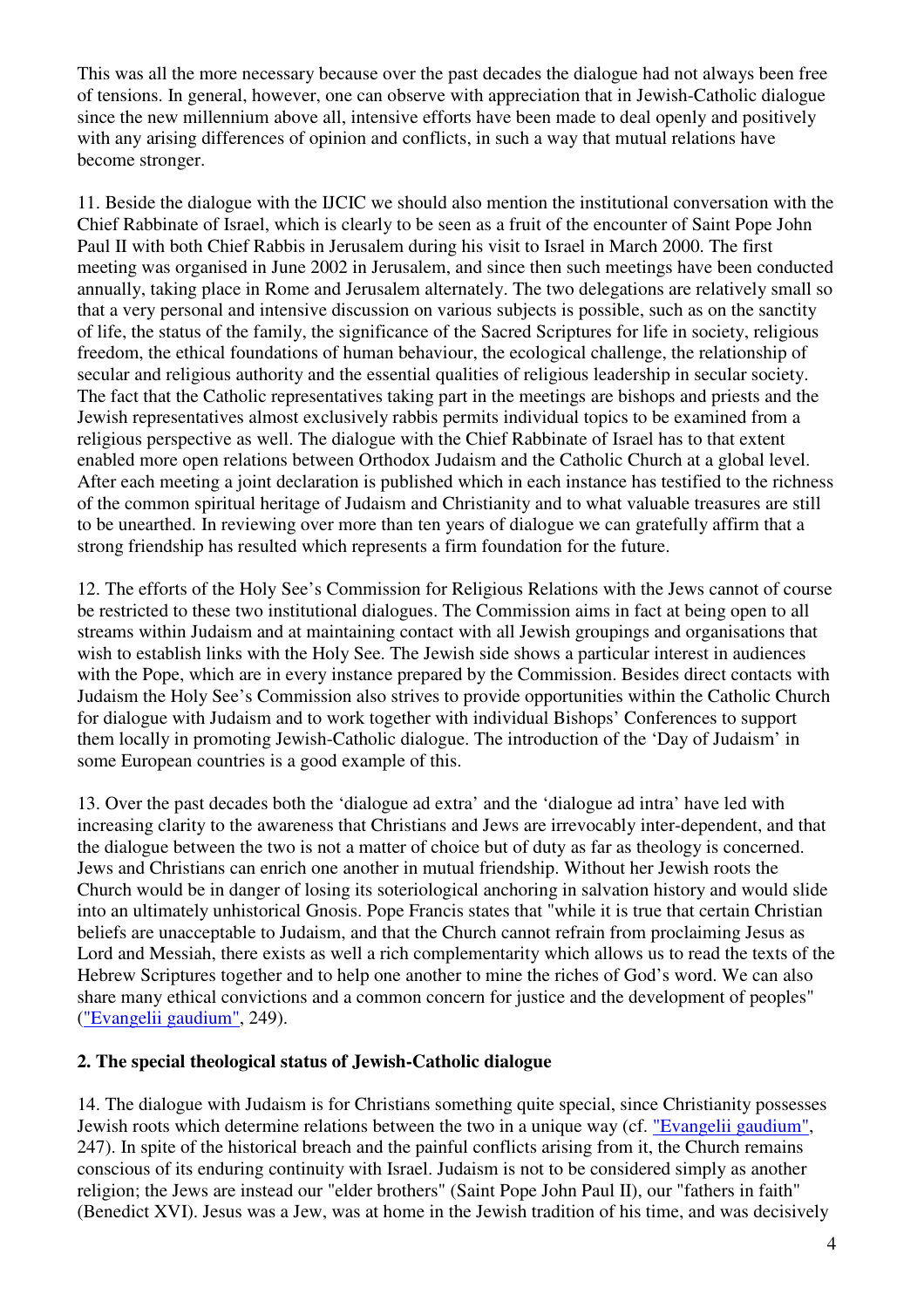shaped by this religious milieu (cf. "Ecclesia in Medio Oriente", 20). His first disciples gathered around him had the same heritage and were defined by the same Jewish tradition in their everyday life. In his unique relationship with his heavenly Father, Jesus was intent above all on proclaiming the coming of the Kingdom of God. "The time is fulfilled and the kingdom of God is at hand, repent and believe in the gospel" (Mk 1:15). Within Judaism there were many very different kinds of ideas regarding how the kingdom of God would be realised, and yet Jesus' central message on the Kingdom of God is in accordance with some Jewish thinking of his day. One cannot understand Jesus' teaching or that of his disciples without situating it within the Jewish horizon in the context of the living tradition of Israel; one would understand his teachings even less so if they were seen in opposition to this tradition. In Jesus not a few Jews of his time saw the coming of a 'new Moses', the promised Christ (Messiah). But his coming nevertheless provoked a drama with consequences still felt today. Fully and completely human, a Jew of his time, descendant of Abraham, son of David, shaped by the whole tradition of Israel, heir of the prophets, Jesus stands in continuity with his people and its history. On the other hand he is, in the light of the Christian faith, himself God – the Son – and he transcends time, history, and every earthly reality. The community of those who believe in him confesses his divinity (cf. Phil 2:6-11). In this sense he is perceived to be in discontinuity with the history that prepared his coming. From the perspective of the Christian faith, he fulfils the mission and expectation of Israel in a perfect way. At the same time, however, he overcomes and transcends them in an eschatological manner. Herein consists the fundamental difference between Judaism and Christianity, that is, how the figure of Jesus is to be evaluated. Jews are able to see Jesus as belonging to their people, a Jewish teacher who felt himself called in a particular way to preach the Kingdom of God. That this Kingdom of God has come with himself as God's representative is beyond the horizon of Jewish expectation. The conflict between Jesus and the Jewish authorities of his time is ultimately not a matter of an individual transgression of the law, but of Jesus' claim to be acting with divine authority. The figure of Jesus thus is and remains for Jews the 'stumbling block', the central and neuralgic point in Jewish-Catholic dialogue. From a theological perspective, Christians need to refer to the Judaism of Jesus' time and to a degree also the Judaism that developed from it over the ages for their own self-understanding. Given Jesus' Jewish origins, coming to terms with Judaism in one way or another is indispensable for Christians. Yet, the history of the relationship between Judaism and Christianity has also been mutually influenced over time.

15. Dialogue between Jews and Christians then can only be termed 'interreligious dialogue' by analogy, that is, dialogue between two intrinsically separate and different religions. It is not the case that two fundamentally diverse religions confront one another after having developed independently of one another or without mutual influence. The soil that nurtured both Jews and Christians is the Judaism of Jesus' time, which not only brought forth Christianity but also, after the destruction of the temple in the year 70, post-biblical rabbinical Judaism which then had to do without the sacrificial cult and, in its further development, had to depend exclusively on prayer and the interpretation of both written and oral divine revelation. Thus Jews and Christians have the same mother and can be seen, as it were, as two siblings who – as is the normal course of events for siblings – have developed in different directions. The Scriptures of ancient Israel constitute an integral part of the Scriptures of both Judaism and Christianity, understood by both as the word of God, revelation, and salvation history. The first Christians were Jews; as a matter of course they gathered as part of the community in the Synagogue, they observed the dietary laws, the Sabbath and the requirement of circumcision, while at the same time confessing Jesus as the Christ, the Messiah sent by God for the salvation of Israel and the entire human race. With Paul the 'Jewish Jesus movement' definitively opens up other horizons and transcends its purely Jewish origins. Gradually his concept came to prevail, that is, that a non-Jew did not have to become first a Jew in order to confess Christ. In the early years of the Church, therefore, there were the so-called Jewish Christians and the Gentile Christians, the *ecclesia ex circumcisione* and the *ecclesia ex gentibus*, one Church originating from Judaism, the other from the Gentiles, who however together constituted the one and only Church of Jesus Christ.

16. The separation of the Church from the Synagogue does not take place abruptly however and, according to some recent insights, may not have been complete until well into the third or fourth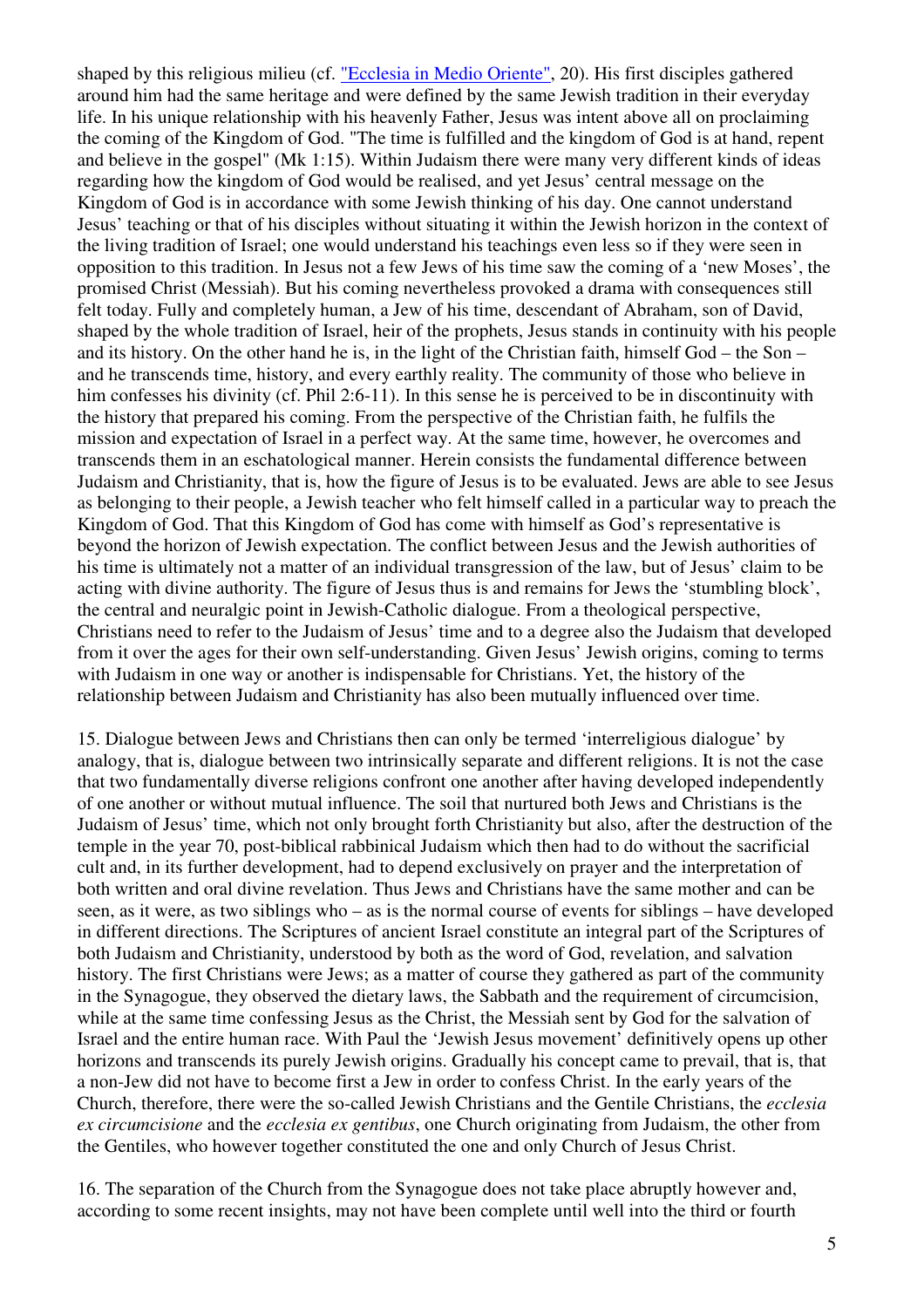centuries. This means that many Jewish Christians of the first period did not perceive any contradiction between living in accordance with some aspects of the Jewish tradition and yet confessing Jesus as the Christ. Only when the number of Gentile Christians represented the majority, and within the Jewish community the polemics regarding the figure of Jesus took on sharper contours, did a definitive separation appear to be no longer avoidable. Over time the siblings Christianity and Judaism increasingly grew apart, becoming hostile and even defaming one another. For Christians, Jews were often represented as damned by God and blind since they were unable to recognise in Jesus the Messiah and bearer of salvation. For Jews, Christians were often seen as heretics who no longer followed the path originally laid down by God but who went their own way. It is not without reason that in the Acts of the Apostles Christianity is called 'the way' (cf. Acts 9:2; 19:9,23; 24:14,22) in contrast to the Jewish *Halacha* which determined the interpretation of the law for practical conduct. Over time Judaism and Christianity became increasingly alienated from one another, even becoming involved in ruthless conflicts and accusing one another of abandoning the path prescribed by God.

17. On the part of many of the Church Fathers the so-called replacement theory or supersessionism steadily gained favour until in the Middle Ages it represented the standard theological foundation of the relationship with Judaism: the promises and commitments of God would no longer apply to Israel because it had not recognised Jesus as the Messiah and the Son of God, but had been transferred to the Church of Jesus Christ which was now the true 'new Israel', the new chosen people of God. Arising from the same soil, Judaism and Christianity in the centuries after their separation became involved in a theological antagonism which was only to be defused at the Second Vatican Council. With its Declaration "Nostra aetate" (No.4) the Church unequivocally professes, within a new theological framework, the Jewish roots of Christianity. While affirming salvation through an explicit or even implicit faith in Christ, the Church does not question the continued love of God for the chosen people of Israel. A replacement or supersession theology which sets against one another two separate entities, a Church of the Gentiles and the rejected Synagogue whose place it takes, is deprived of its foundations. From an originally close relationship between Judaism and Christianity a long-term state of tension had developed, which has been gradually transformed after the Second Vatican Council into a constructive dialogue relationship.

18. There have often been attempts to identify this replacement theory in the Epistle to the Hebrews. This Epistle, however, is not directed to the Jews but rather to the Christians of Jewish background who have become weary and uncertain. Its purpose is to strengthen their faith and to encourage them to persevere, by pointing to Christ Jesus as the true and ultimate high priest, the mediator of the new covenant. This context is necessary to understand the Epistle's contrast between the first purely earthly covenant and a second better (cf. Heb 8:7) and new covenant (cf. 9:15, 12:24). The first covenant is defined as outdated, in decline and doomed to obsolescence (cf. 8:13), while the second covenant is defined as everlasting (cf. 13:20). To establish the foundations of this contrast the Epistle refers to the promise of a new covenant in the Book of the Prophet Jeremiah 31:31-34 (cf. Heb 8:8- 12). This demonstrates that the Epistle to the Hebrews has no intention of proving the promises of the Old Covenant to be false, but on the contrary treats them as valid. The reference to the Old Testament promises is intended to help Christians to be sure of their salvation in Christ. At issue in the Epistle to the Hebrews is not the contrast of the Old and New Covenants as we understand them today, nor a contrast between the church and Judaism. Rather, the contrast is between the eternal heavenly priesthood of Christ and the transitory earthly priesthood. The fundamental issue in the Epistle to the Hebrews in the new situation is a Christological interpretation of the New Covenant. For exactly this reason, "Nostra aetate" (No.4) did not refer to the Epistle to the Hebrews, but rather to Saint Paul's reflections in his letter to the Romans 9–11.

19. For an outside observer, the Conciliar Declaration "Nostra aetate" could give the impression that the text deals with the relations of the Catholic Church with all world religions in a relationship based on parity, but the history of its development and the text itself point in a different direction. Originally Saint Pope John XXIII proposed that the Council should promulgate a *Tractatus de*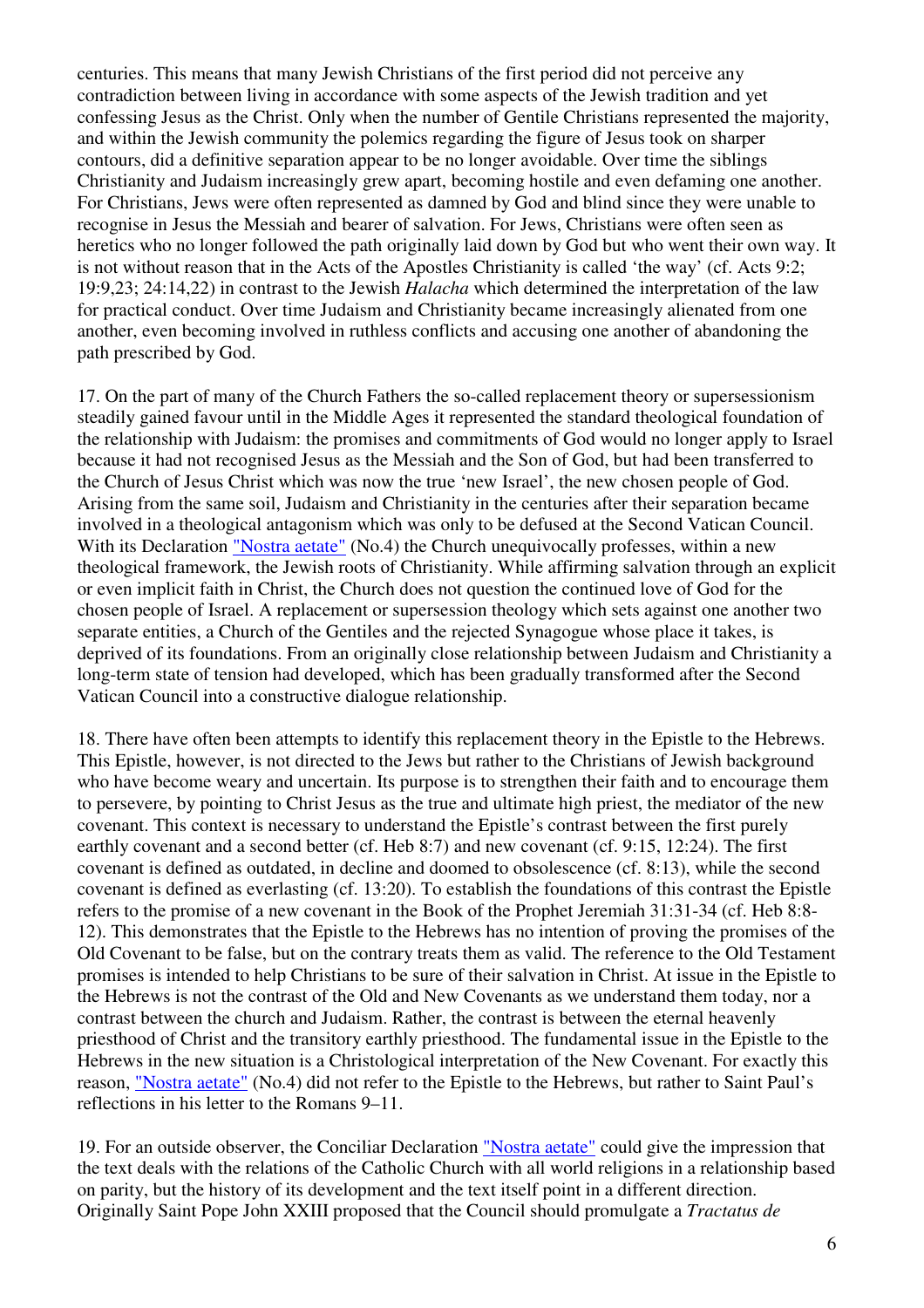*Iudaeis*, but in the end the decision was made to give consideration to all world religions in "Nostra" aetate". However, the fourth article of this Conciliar Declaration, which deals with a new theological relationship with Judaism, represents almost the heart of the document, in which a place is also made for the Catholic Church's relationship with other religions. The relationship with Judaism can in that sense be seen as the catalyst for the determination of the relationship with the other world religions.

20. Nevertheless, from the theological perspective the dialogue with Judaism has a completely different character and is on a different level in comparison with the other world religions. The faith of the Jews testified to in the Bible, found in the Old Testament, is not for Christians another religion but the foundation of their own faith, although clearly the figure of Jesus is the sole key for the Christian interpretation of the Scriptures of the Old Testament. The cornerstone of the Christian faith is Jesus (cf. Acts 4:11; 1 Pt 2:4–8). However, the dialogue with Judaism occupies a unique position for Christians; Christianity is by its roots connected with Judaism as with no other religion. Therefore the Jewish-Christian dialogue can only with reservations be termed 'interreligious dialogue' in the true sense of the expression; one could however speak of a kind of 'intra-religious' or 'intra–familial' dialogue *sui generis*. In his address in the Roman Synagogue on 13 April 1986 Saint Pope John Paul II expressed this situation in these words: "The Jewish religion is not 'extrinsic' to us but in a certain way is 'intrinsic' to our own religion. With Judaism therefore we have a relationship which we do not have with any other religion. You are our dearly beloved brothers and, in a certain way, it could be said that you are our elder brothers."

## **3. Revelation in history as 'Word of God' in Judaism and Christianity**

21. We find in the Old Testament God's plan of salvation presented for his people (cf. "Dei verbum", 14). This plan of salvation is expressed in an enlightening way at the beginning of biblical history in the call to Abraham (Gen 12ff). In order to reveal himself and speak to humankind, redeeming it from sin and gathering it together as one people, God began by choosing the people of Israel through Abraham and setting them apart. To them God revealed himself gradually through his emissaries, his prophets, as the true God, the only God, the living God, the redeeming God. This divine election was constitutive of the people of Israel. Only after the first great intervention of the redeeming God, the liberation from slavery in Egypt (cf. Ex 13:17ff) and the establishment of the covenant at Sinai (Ex 19ff), did the twelve tribes truly become a nation and become conscious of being the people of God, the bearers of his message and his promises, witnesses of his merciful favour in the midst of the nations and also for the nations (cf. Is 26:1-9; 54; 60; 62). In order to instruct his people on how to fulfil their mission and how to pass on the revelation entrusted to them, God gave Israel the law which defines how they are to live (cf. Ex 20; Deut 5), and which distinguishes them from other peoples.

22. Like the Church itself even in our own day, Israel bears the treasure of its election in fragile vessels. The relationship of Israel with its Lord is the story of its faithfulness and its unfaithfulness. In order to fulfil his work of salvation despite the smallness and weakness of the instruments he chose, God manifested his mercy and the graciousness of his gifts, as well as his faithfulness to his promises which no human infidelity can nullify (cf. Rom 3:3; 2 Tim 2:13). At every step of his people along the way God set apart at least a 'small number' (cf. Deut 4:27), a 'remnant' (cf. Is 1:9; Zeph 3:12; cf. also Is 6:13; 17:5-6), a handful of the faithful who 'have not bowed the knee to Baal' (cf. 1 Kings 19:18). Through this remnant, God realized his plan of salvation. Constantly the object of his election and love remained the chosen people as through them – as the ultimate goal – the whole of humanity is gathered together and led to him.

23. The Church is called the new people of God (cf. "Nostra aetate", No.4) but not in the sense that the people of God of Israel has ceased to exist. The Church "was prepared in a remarkable way throughout the history of the people of Israel and by means of the Old Covenant" ("Lumen gentium", 2). The Church does not replace the people of God of Israel, since as the community founded on Christ it represents in him the fulfilment of the promises made to Israel. This does not mean that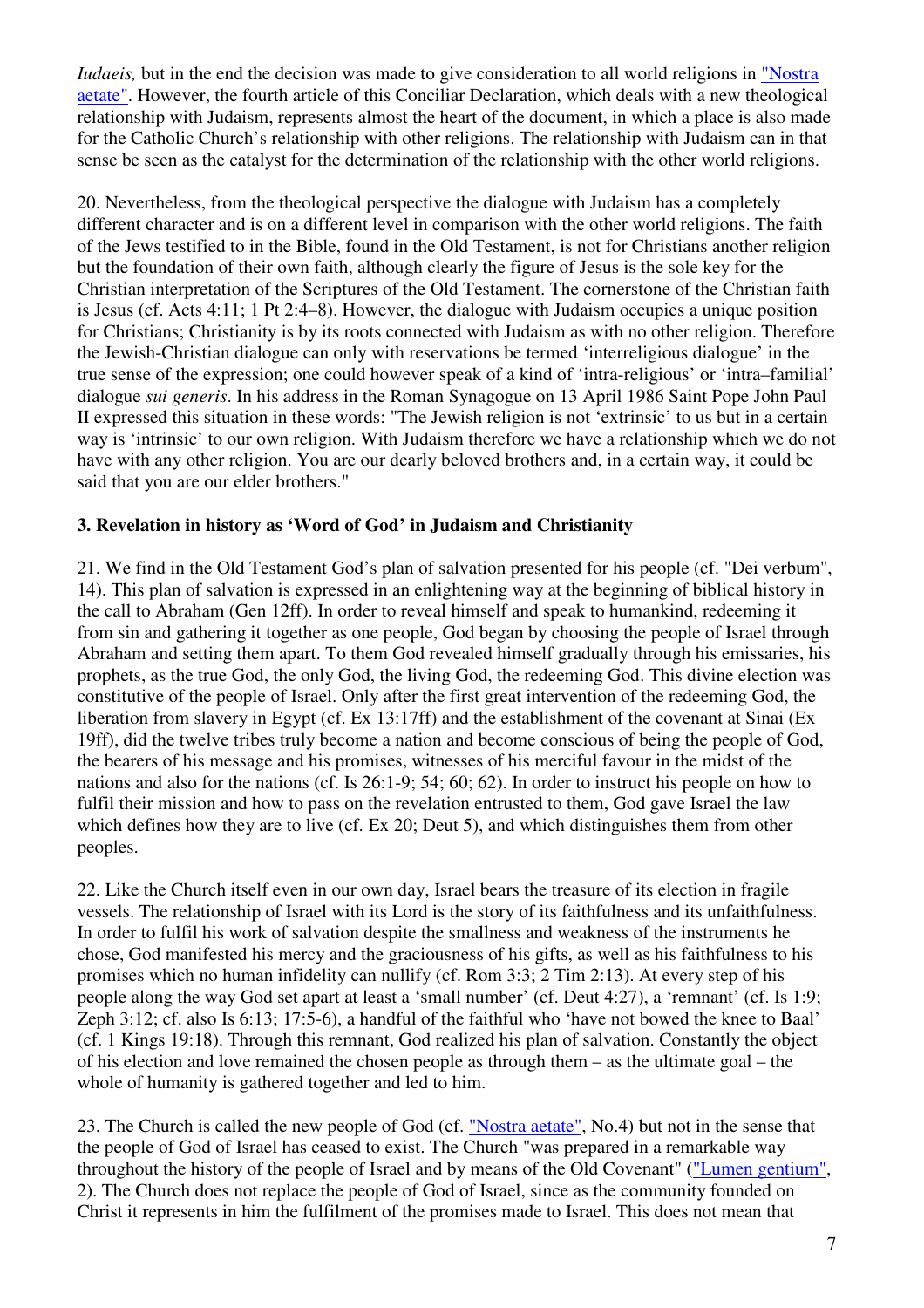Israel, not having achieved such a fulfilment, can no longer be considered to be the people of God. "Although the Church is the new people of God, the Jews should not be presented as rejected or accursed by God, as if this followed from the Holy Scriptures" ("Nostra aetate", No.4).

24. God revealed himself in his Word, so that it may be understood by humanity in actual historical situations. This Word invites all people to respond. If their responses are in accord with the Word of God they stand in right relationship with him. For Jews this Word can be learned through the Torah and the traditions based on it. The Torah is the instruction for a successful life in right relationship with God. Whoever observes the Torah has life in its fullness (cf. Pirqe Avot II, 7). By observing the Torah the Jew receives a share in communion with God. In this regard, Pope Francis has stated: "The Christian confessions find their unity in Christ; Judaism finds its unity in the Torah. Christians believe that Jesus Christ is the Word of God made flesh in the world; for Jews the Word of God is present above all in the Torah. Both faith traditions find their foundation in the One God, the God of the Covenant, who reveals himself through his Word. In seeking a right attitude towards God, Christians turn to Christ as the fount of new life, and Jews to the teaching of the Torah." (Address to members of the International Council of Christians and Jews, 30 June 2015).

25. Judaism and the Christian faith as seen in the New Testament are two ways by which God's people can make the Sacred Scriptures of Israel their own. The Scriptures which Christians call the Old Testament is open therefore to both ways. A response to God's word of salvation that accords with one or the other tradition can thus open up access to God, even if it is left up to his counsel of salvation to determine in what way he may intend to save mankind in each instance. That his will for salvation is universally directed is testified by the Scriptures (cf. eg. Gen 12:1-3; Is 2:2-5; 1 Tim 2:4). Therefore there are not two paths to salvation according to the expression "Jews hold to the Torah, Christians hold to Christ". Christian faith proclaims that Christ's work of salvation is universal and involves all mankind. God's word is one single and undivided reality which takes concrete form in each respective historical context.

26. In this sense, Christians affirm that Jesus Christ can be considered as 'the living Torah of God'. Torah and Christ are the Word of God, his revelation for us human beings as testimony of his boundless love. For Christians, the pre-existence of Christ as the Word and Son of the Father is a fundamental doctrine, and according to rabbinical tradition the Torah and the name of the Messiah exist already before creation (cf. Genesis Rabbah 1,1). Further, according to Jewish understanding God himself interprets the Torah in the Eschaton, while in Christian understanding everything is recapitulated in Christ in the end (cf. Eph 1:10; Col 1:20). In the gospel of Matthew Christ is seen as it were as the 'new Moses'. Matthew 5:17–19 presents Jesus as the authoritative and authentic interpreter of the Torah (cf. Lk 24:27, 45–47). In the rabbinical literature, however, we find the identification of the Torah with Moses. Against this background, Christ as the 'new Moses' can be connected with the Torah. Torah and Christ are the locus of the presence of God in the world as this presence is experienced in the respective worship communities. The Hebrew *dabar* means word and event at the same time – and thus one may reach the conclusion that the word of the Torah may be open for the Christ event.

#### **4. The relationship between the Old and New Testament and the Old and New Covenant**

27. The covenant that God has offered Israel is irrevocable. "God is not man, that he should lie" (Num 23:19; cf. 2 Tim 2:13). The permanent elective fidelity of God expressed in earlier covenants is never repudiated (cf. Rom 9:4; 11:1–2). The New Covenant does not revoke the earlier covenants, but it brings them to fulfilment. Through the Christ event Christians have understood that all that had gone before was to be interpreted anew. For Christians the New Covenant has acquired a quality of its own, even though the orientation for both consists in a unique relationship with God (cf. for example, the covenant formula in Lev 26:12, "I will be your God and you will be my people"). For Christians, the New Covenant in Christ is the culminating point of the promises of salvation of the Old Covenant, and is to that extent never independent of it. The New Covenant is grounded in and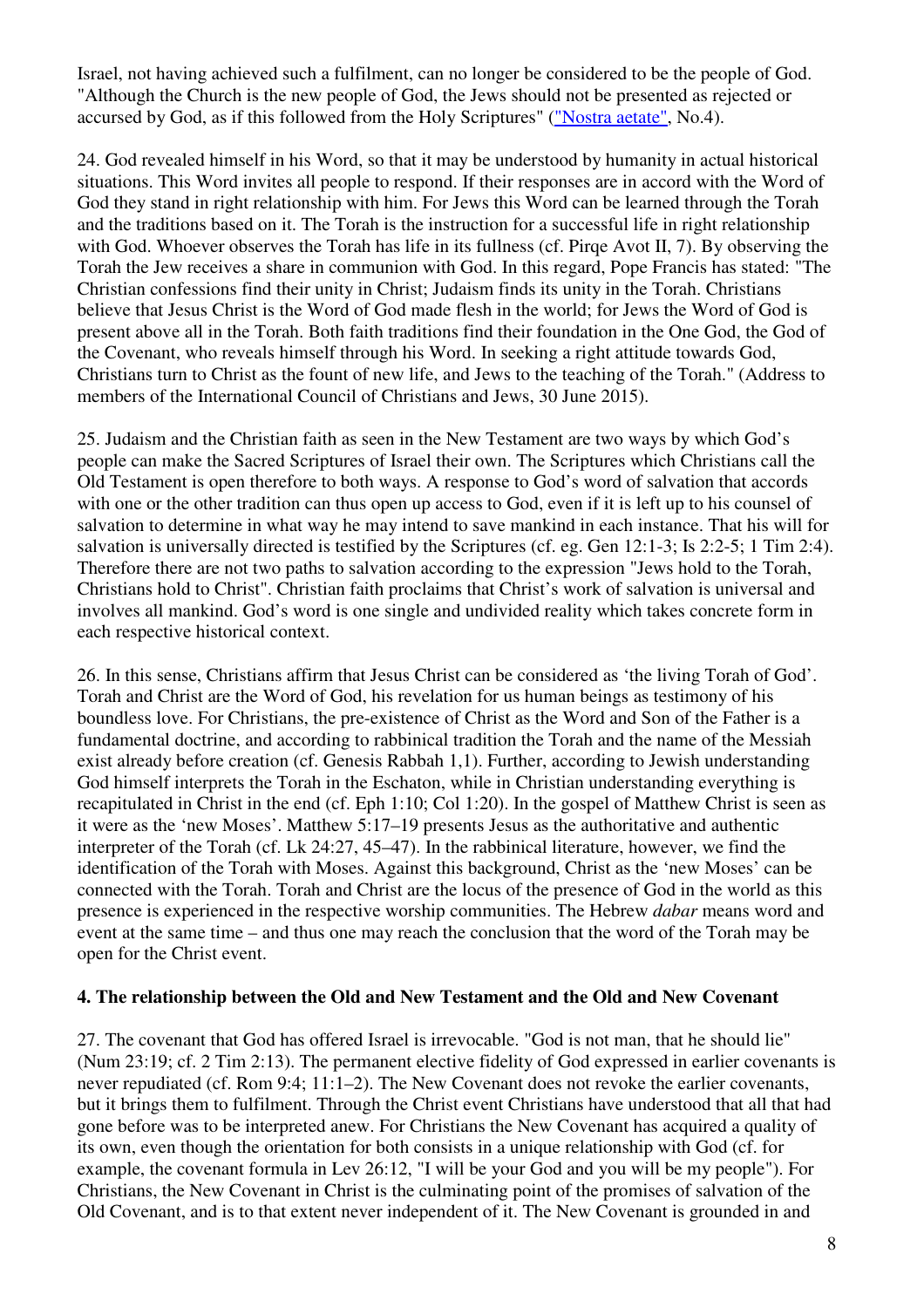based on the Old, because it is ultimately the God of Israel who concludes the Old Covenant with his people Israel and enables the New Covenant in Jesus Christ. Jesus lives during the period of the Old Covenant, but in his work of salvation in the New Covenant confirms and perfects the dimensions of the Old. The term covenant, therefore, means a relationship with God that takes effect in different ways for Jews and Christians. The New Covenant can never replace the Old but presupposes it and gives it a new dimension of meaning, by reinforcing the personal nature of God as revealed in the Old Covenant and establishing it as openness for all who respond faithfully from all the nations (cf. Zech 8:20-23; Psalm 87).

28. Unity and difference between Judaism and Christianity come to the fore in the first instance with the testimonies of divine revelation. With the existence of the Old Testament as an integral part of the one Christian Bible, there is a deeply rooted sense of intrinsic kinship between Judaism and Christianity. The roots of Christianity lie in the Old Testament, and Christianity constantly draws nourishment from these roots. However, Christianity is grounded in the person of Jesus of Nazareth, who is recognised as the Messiah promised to the Jewish people, and as the only begotten Son of God who has communicated himself through the Holy Spirit following his death on the cross and his resurrection. With the existence of the New Testament, the question naturally arose quite soon of how the two testaments are related to one another, whether for example the New Testament writings have not superseded the older writings and nullified them. This position was represented by Marcion, who in the second century held that the New Testament had made the Old Testament book of promises obsolete, destined to fade away in the glow of the new, just as one no longer needs the light of the moon as soon as the sun has risen. This stark antithesis between the Hebrew and the Christian Bible never became an official doctrine of the Christian Church. By excluding Marcion from the Christian community in 144, the Church rejected his concept of a purely "Christian" Bible purged of all Old Testament elements, bore witness to its faith in the one and only God who is the author of both testaments, and thus held fast to the unity of both testaments, the "concordia testamentorum".

29. This is of course only one side of the relationship between the two testaments. The common patrimony of the Old Testament not only formed the fundamental basis of a spiritual kinship between Jews and Christians but also brought with it a basic tension in the relationship of the two faith communities. This is demonstrated by the fact that Christians read the Old Testament in the light of the New, in the conviction expressed by Augustine in the indelible formula: "In the Old Testament the New is concealed and in the New the Old is revealed" (Quaestiones in Heptateuchum 2, 73). Pope Gregory the Great also spoke in the same sense when he defined the Old Testament as "the prophecy of the New" and the latter as the "best exposition of the Old" (Homiliae in Ezechielem I, VI, 15; cf. "Dei verbum", 16).

30. This Christological exegesis can easily give rise to the impression that Christians consider the New Testament not only as the fulfilment of the Old but at the same time as a replacement for it. That this impression cannot be correct is evident already from the fact that Judaism too found itself compelled to adopt a new reading of Scripture after the catastrophe of the destruction of the Second Temple in the year 70. Since the Sadducees who were bound to the temple did not survive this catastrophe, the rabbis, following in the footsteps of the Pharisees, who had already developed their particular mode of reading and interpreting Scripture, now did so without the temple as the centre of Jewish religious devotion.

31. As a consequence there were two responses to this situation, or more precisely, two new ways of reading Scripture, namely the Christological exegesis of the Christians and the rabbinical exegesis of that form of Judaism that developed historically. Since each mode involved a new interpretation of Scripture, the crucial new question must be precisely how these two modes are related to each other. But since the Christian Church and post-biblical rabbinical Judaism developed in parallel, but also in opposition and mutual ignorance, this question cannot be answered from the New Testament alone. After centuries of opposing positions it has been the duty of Jewish-Catholic dialogue to bring these two new ways of reading the Biblical writings into dialogue with one another in order to perceive the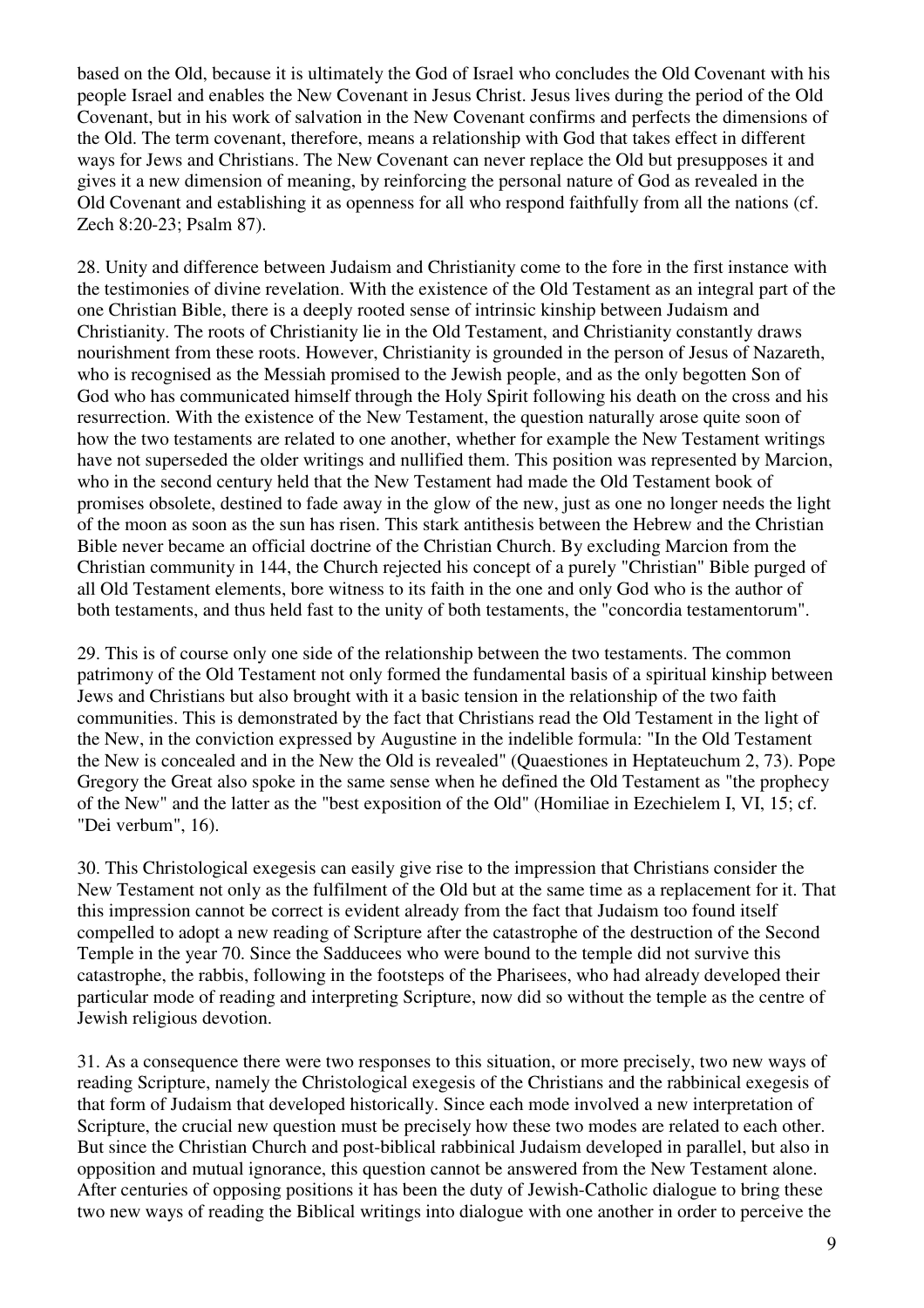"rich complementarity" where it exists and "to help one another to mine the riches of God's word" ("Evangelii gaudium", 249). The document of the Pontifical Biblical Commission "The Jewish People and Their Sacred Scriptures in the Christian Bible" in 2001 therefore stated that Christians can and must admit "that the Jewish reading of the Bible is a possible one, in continuity with the Jewish Scriptures from the Second Temple period, a reading analogous to the Christian reading which developed in parallel fashion". It then draws the conclusion: "Both readings are bound up with the vision of their respective faiths, of which the readings are the result and expression. Consequently, both are irreducible" (No. 22).

32. Since each of the two readings serves the purpose of rightly understanding God's will and word, it becomes evident how important is the awareness that the Christian faith is rooted in the faith of Abraham. That raises the further question of how the Old and the New Covenant stand in relation to one another. For the Christian faith it is axiomatic that there can only be one single covenant history of God with humanity. The covenant with Abraham, with circumcision as its sign (cf. Gen 17), and the covenant with Moses restricted to Israel regarding obedience to the law (cf. Ex 19:5; 24:7-8) and in particular the observance of the Sabbath (cf. Ex 31:16-17) had been extended in the covenant with Noah, with the rainbow as its sign (cf. "Verbum Domini", 117), to the whole of creation (cf. Gen 9:9 ff). Through the prophets God in turn promises a new and eternal covenant (cf. Is 55:3; 61:8; Jer 31:31-34; Ez 36:22-28). Each of these covenants incorporates the previous covenant and interprets it in a new way. That is also true for the New Covenant which for Christians is the final eternal covenant and therefore the definitive interpretation of what was promised by the prophets of the Old Covenant, or as Paul expresses it, the "Yes" and "Amen" to "all that God has promised" (2 Cor 1:20). The Church as the renewed people of God has been elected by God without conditions. The Church is the definitive and unsurpassable locus of the salvific action of God. This however does not mean that Israel as the people of God has been repudiated or has lost its mission (cf. "Nostra aetate", No.4). The New Covenant for Christians is therefore neither the annulment nor the replacement, but the fulfilment of the promises of the Old Covenant.

33. For Jewish-Christian dialogue in the first instance God's covenant with Abraham proves to be constitutive, as he is not only the father of Israel but also the father of the faith of Christians. In this covenant community it should be evident for Christians that the covenant that God concluded with Israel has never been revoked but remains valid on the basis of God's unfailing faithfulness to his people, and consequently the New Covenant which Christians believe in can only be understood as the affirmation and fulfilment of the Old. Christians are therefore also convinced that through the New Covenant the Abrahamic covenant has obtained that universality for all peoples which was originally intended in the call of Abram (cf. Gen 12:1-3). This recourse to the Abrahamic covenant is so essentially constitutive of the Christian faith that the Church without Israel would be in danger of losing its locus in the history of salvation. By the same token, Jews could with regard to the Abrahamic covenant arrive at the insight that Israel without the Church would be in danger of remaining too particularist and of failing to grasp the universality of its experience of God. In this fundamental sense Israel and the Church remain bound to each other according to the covenant and are interdependent.

34. That there can only be one history of God's covenant with mankind, and that consequently Israel is God's chosen and beloved people of the covenant which has never been repealed or revoked (cf. Rom 9:4; 11:29), is the conviction behind the Apostle Paul's passionate struggle with the dual fact that while the Old Covenant from God continues to be in force, Israel has not adopted the New Covenant. In order to do justice to both facts Paul coined the expressive image of the root of Israel into which the wild branches of the Gentiles have been grafted (cf. Rom 11:16-21). One could say that Jesus Christ bears in himself the living root of the "green olive tree", and yet in a deeper meaning that the whole promise has its root in him (cf. Jn 8:58). This image represents for Paul the decisive key to thinking of the relationship between Israel and the Church in the light of faith. With this image Paul gives expression to the duality of the unity and divergence of Israel and the Church. On the one hand the image is to be taken seriously in the sense that the grafted wild branches have not their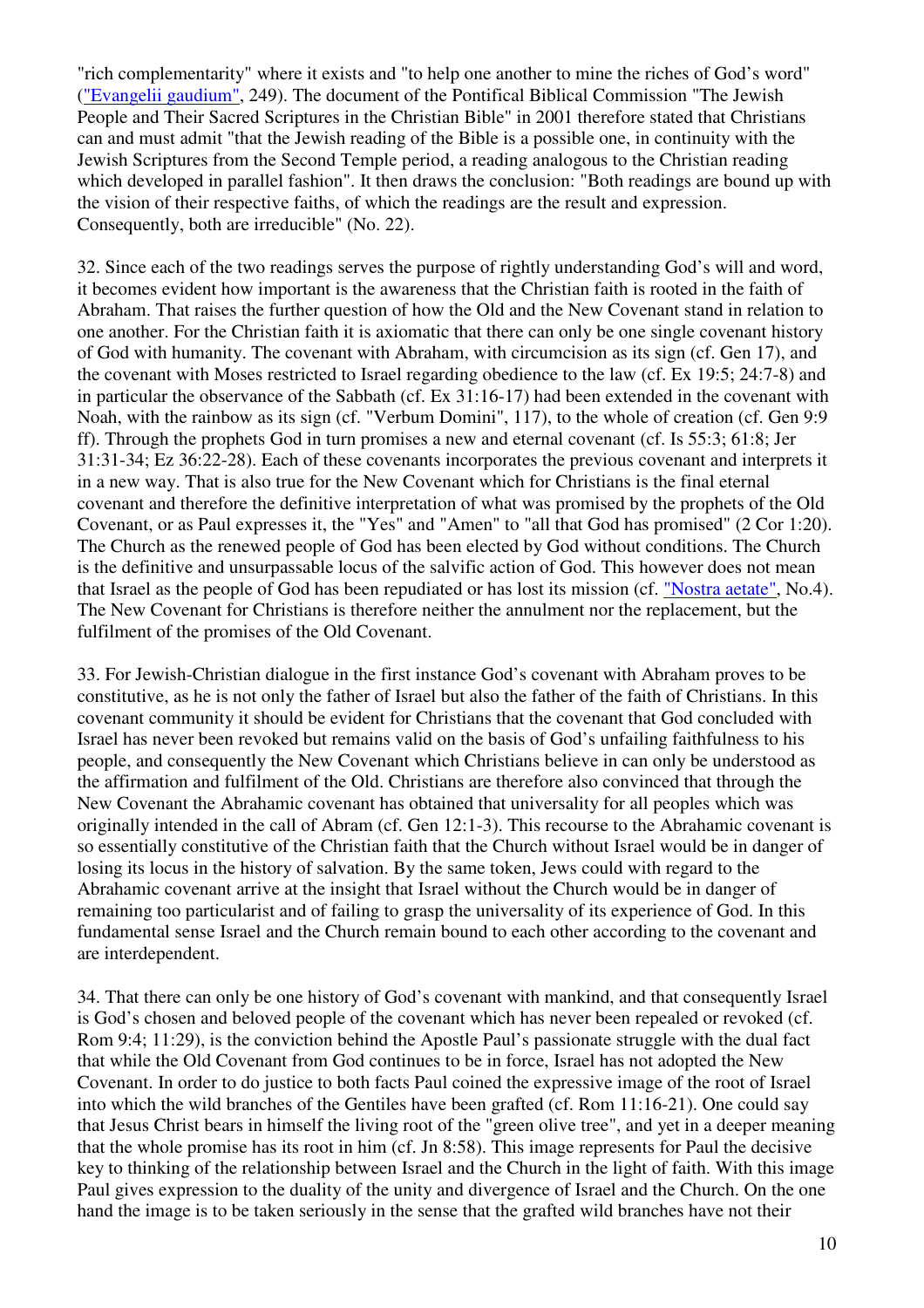origin as branches in the plant onto which they are grafted and their new situation represents a new reality and a new dimension of God's work of salvation, so that the Christian Church cannot merely be understood as a branch or a fruit of Israel (cf. Mt 8:10-13). On the other hand, the image is also to be taken seriously in the sense that the Church draws nourishment and strength from the root of Israel, and that the grafted branches would wither or even die if they were cut off from the root of Israel (cf. "Ecclesia in Medio Oriente", 21).

# **5. The universality of salvation in Jesus Christ and God's unrevoked covenant with Israel**

35. Since God has never revoked his covenant with his people Israel, there cannot be different paths or approaches to God's salvation. The theory that there may be two different paths to salvation, the Jewish path without Christ and the path with the Christ, whom Christians believe is Jesus of Nazareth, would in fact endanger the foundations of Christian faith. Confessing the universal and therefore also exclusive mediation of salvation through Jesus Christ belongs to the core of Christian faith. So too does the confession of the one God, the God of Israel, who through his revelation in Jesus Christ has become totally manifest as the God of all peoples, insofar as in him the promise has been fulfilled that all peoples will pray to the God of Israel as the one God (cf. Is 56:1-8). The document "Notes on the correct way to present the Jews and Judaism in preaching and catechesis in the Roman Catholic Church" published by the Holy See's Commission for Religious Relations with the Jews in 1985 therefore maintained that the Church and Judaism cannot be represented as "two parallel ways to salvation", but that the Church must "witness to Christ as the Redeemer for all" (No.I, 7). The Christian faith confesses that God wants to lead all people to salvation, that Jesus Christ is the universal mediator of salvation, and that there is no "other name under heaven given to the human race by which we are to be saved" (Acts 4:12).

36. From the Christian confession that there can be only one path to salvation, however, it does not in any way follow that the Jews are excluded from God's salvation because they do not believe in Jesus Christ as the Messiah of Israel and the Son of God. Such a claim would find no support in the soteriological understanding of Saint Paul, who in the Letter to the Romans not only gives expression to his conviction that there can be no breach in the history of salvation, but that salvation comes from the Jews (cf. also Jn 4:22). God entrusted Israel with a unique mission, and He does not bring his mysterious plan of salvation for all peoples (cf. 1 Tim 2:4) to fulfilment without drawing into it his "first-born son" (Ex 4:22). From this it is self-evident that Paul in the Letter to the Romans definitively negates the question he himself has posed, whether God has repudiated his own people. Just as decisively he asserts: "For the gifts and the call of God are irrevocable" (Rom 11:29). That the Jews are participants in God's salvation is theologically unquestionable, but how that can be possible without confessing Christ explicitly, is and remains an unfathomable divine mystery. It is therefore no accident that Paul's soteriological reflections in Romans 9-11 on the irrevocable redemption of Israel against the background of the Christ-mystery culminate in a magnificent doxology: "Oh, the depth of the riches and wisdom and knowledge of God! How inscrutable are his judgments and how unsearchable his ways" (Rom 11:33). Bernard of Clairvaux (De cons. III/I,3) says that for the Jews "a determined point in time has been fixed which cannot be anticipated".

37. Another focus for Catholics must continue to be the highly complex theological question of how Christian belief in the universal salvific significance of Jesus Christ can be combined in a coherent way with the equally clear statement of faith in the never-revoked covenant of God with Israel. It is the belief of the Church that Christ is the Saviour for all. There cannot be two ways of salvation, therefore, since Christ is also the Redeemer of the Jews in addition to the Gentiles. Here we confront the mystery of God's work, which is not a matter of missionary efforts to convert Jews, but rather the expectation that the Lord will bring about the hour when we will all be united, "when all peoples will call on God with one voice and 'serve him shoulder to shoulder' " ("Nostra aetate", No.4).

38. The Declaration of the Second Vatican Council on Judaism, that is the fourth article of "Nostra aetate", is located within a decidedly theological framework regarding the universality of salvation in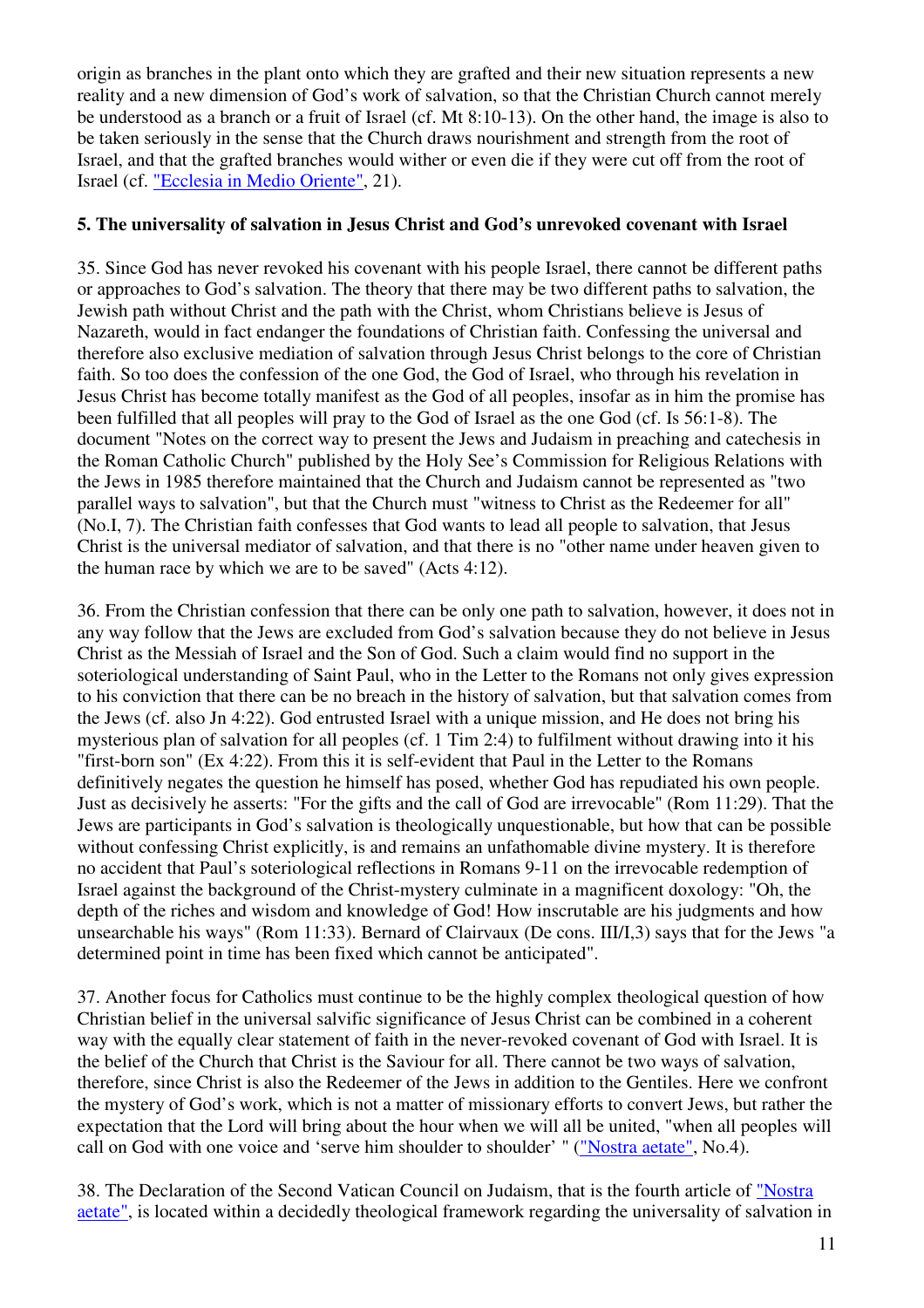Jesus Christ and God's unrevoked covenant with Israel. That does not mean that all theological questions which arise in the relationship of Christianity and Judaism were resolved in the text. These questions were introduced in the Declaration, but require further theological reflection. Of course, there had been earlier magisterial texts which focussed on Judaism, but "Nostra aetate" (No.4) provides the first theological overview of the relationship of the Catholic Church to the Jews.

39. Because it was such a theological breakthrough, the Conciliar text is not infrequently over– interpreted, and things are read into it which it does not in fact contain. An important example of over–interpretation would be the following: that the covenant that God made with his people Israel perdures and is never invalidated. Although this statement is true, it cannot be explicitly read into "Nostra aetate" (No.4). This statement was instead first made with full clarity by Saint Pope John Paul II when he said during a meeting with Jewish representatives in Mainz on 17 November 1980 that the Old Covenant had never been revoked by God: "The first dimension of this dialogue, that is, the meeting between the people of God of the Old Covenant, never revoked by God … and that of the New Covenant, is at the same time a dialogue within our Church, that is to say, between the first and the second part of her Bible" (No.3). The same conviction is stated also in the Catechism of the Church in 1993: "The Old Covenant has never been revoked" (121).

## **6. The Church's mandate to evangelize in relation to Judaism**

40. It is easy to understand that the so–called 'mission to the Jews' is a very delicate and sensitive matter for Jews because, in their eyes, it involves the very existence of the Jewish people. This question also proves to be awkward for Christians, because for them the universal salvific significance of Jesus Christ and consequently the universal mission of the Church are of fundamental importance. The Church is therefore obliged to view evangelisation to Jews, who believe in the one God, in a different manner from that to people of other religions and world views. In concrete terms this means that the Catholic Church neither conducts nor supports any specific institutional mission work directed towards Jews. While there is a principled rejection of an institutional Jewish mission, Christians are nonetheless called to bear witness to their faith in Jesus Christ also to Jews, although they should do so in a humble and sensitive manner, acknowledging that Jews are bearers of God's Word, and particularly in view of the great tragedy of the Shoah.

41. The concept of mission must be presented correctly in dialogue between Jews and Christians. Christian mission has its origin in the sending of Jesus by the Father. He gives his disciples a share in this call in relation to God's people of Israel (cf. Mt 10:6) and then as the risen Lord with regard to all nations (cf. Mt 28:19). Thus the people of God attains a new dimension through Jesus, who calls his Church from both Jews and Gentiles (cf. Eph 2:11-22) on the basis of faith in Christ and by means of baptism, through which there is incorporation into his Body which is the Church ("Lumen gentium", 14).

42. Christian mission and witness, in personal life and in proclamation, belong together. The principle that Jesus gives his disciples when he sends them out is to suffer violence rather than to inflict violence. Christians must put their trust in God, who will carry out his universal plan of salvation in ways that only he knows, for they are witnesses to Christ, but they do not themselves have to implement the salvation of humankind. Zeal for the "house of the Lord" and confident trust in the victorious deeds of God belong together. Christian mission means that all Christians, in community with the Church, confess and proclaim the historical realisation of God's universal will for salvation in Christ Jesus (cf. "Ad gentes", 7). They experience his sacramental presence in the liturgy and make it tangible in their service to others, especially those in need.

43. It is and remains a qualitative definition of the Church of the New Covenant that it consists of Jews and Gentiles, even if the quantitative proportions of Jewish and Gentile Christians may initially give a different impression. Just as after the death and resurrection of Jesus Christ there were not two unrelated covenants, so too the people of the covenant of Israel are not disconnected from 'the people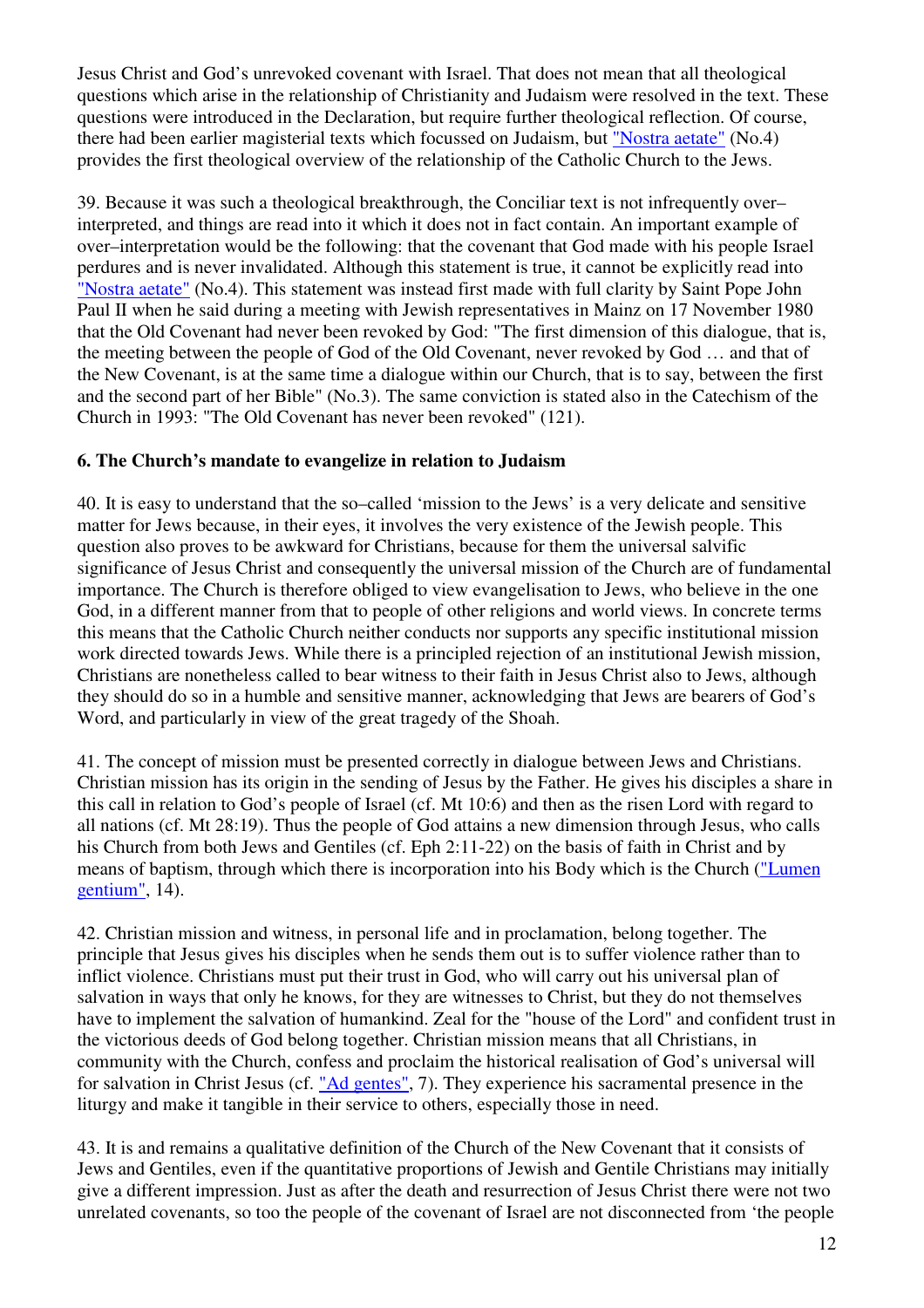of God drawn from the Gentiles'. Rather, the enduring role of the covenant people of Israel in God's plan of salvation is to relate dynamically to the 'people of God of Jews and Gentiles, united in Christ', he whom the Church confesses as the universal mediator of creation and salvation. In the context of God's universal will of salvation, all people who have not yet received the gospel are aligned with the people of God of the New Covenant. "In the first place there is the people to whom the covenants and promises were given and from whom Christ was born according to the flesh (cf. Rom 9:4-5). On account of their fathers this people remains most dear to God, for he does not repent of the gifts he makes nor of the calls he issues (cf. Rom 11:28-29)" ("Lumen gentium", 16).

# **7. The goals of dialogue with Judaism**

44. The first goal of the dialogue is to add depth to the reciprocal knowledge of Jews and Christians. One can only learn to love what one has gradually come to know, and one can only know truly and profoundly what one loves. This profound knowledge is accompanied by a mutual enrichment whereby the dialogue partners become the recipients of gifts. The Conciliar declaration "Nostra" aetate" (No.4) speaks of the rich spiritual patrimony that should be further discovered step by step through biblical and theological studies and through dialogue. To that extent, from the Christian perspective, an important goal is the mining of the spiritual treasures concealed in Judaism for Christians. In this regard one must mention above all the interpretation of the Sacred Scriptures. In the foreword by Cardinal Joseph Ratzinger to the 2001 document of the Pontifical Biblical Commission "The Jewish People and their Sacred Scriptures in the Christian Bible", the respect of Christians for the Jewish interpretation of the Old Testament is stressed. It highlights that "Christians can learn a great deal from a Jewish exegesis practised for more than 2000 years; in return Christians may hope that Jews can profit from Christian exegetical research." In the field of exegesis many Jewish and Christian scholars now work together and find their collaboration mutually fruitful precisely because they belong to different religious traditions.

45. This reciprocal acquiring of knowledge must not be limited to specialists alone. Therefore it is important that Catholic educational institutions, particularly in the training of priests, integrate into their curricula both "Nostra aetate" and the subsequent documents of the Holy See regarding the implementation of the Conciliar declaration. The Church is also grateful for the analogous efforts within the Jewish community. The fundamental changes in relations between Christians and Jews which were initiated by "Nostra aetate" (No. 4) must also be made known to the coming generations and be received and disseminated by them.

46. One important goal of Jewish-Christian dialogue certainly consists in joint engagement throughout the world for justice, peace, conservation of creation, and reconciliation. In the past, it may have been that the different religions – against the background of a narrowly understood claim to truth and a corresponding intolerance – contributed to the incitement of conflict and confrontation. But today religions should not be part of the problem, but part of the solution. Only when religions engage in a successful dialogue with one another, and in that way contribute towards world peace, can this be realised also on the social and political levels. Religious freedom guaranteed by civil authority is the prerequisite for such dialogue and peace. In this regard, the litmus-test is how religious minorities are treated, and which rights of theirs are guaranteed. In Jewish-Christian dialogue the situation of Christian communities in the state of Israel is of great relevance, since there – as nowhere else in the world – a Christian minority faces a Jewish majority. Peace in the Holy Land – lacking and constantly prayed for – plays a major role in dialogue between Jews and Christians.

47. Another important goal of Jewish–Catholic dialogue consists in jointly combatting all manifestations of racial discrimination against Jews and all forms of anti-Semitism, which have certainly not yet been eradicated and re-emerge in different ways in various contexts. History teaches us where even the slightest perceptible forms of anti-Semitism can lead: the human tragedy of the Shoah in which two-thirds of European Jewry were annihilated. Both faith traditions are called to maintain together an unceasing vigilance and sensitivity in the social sphere as well. Because of the